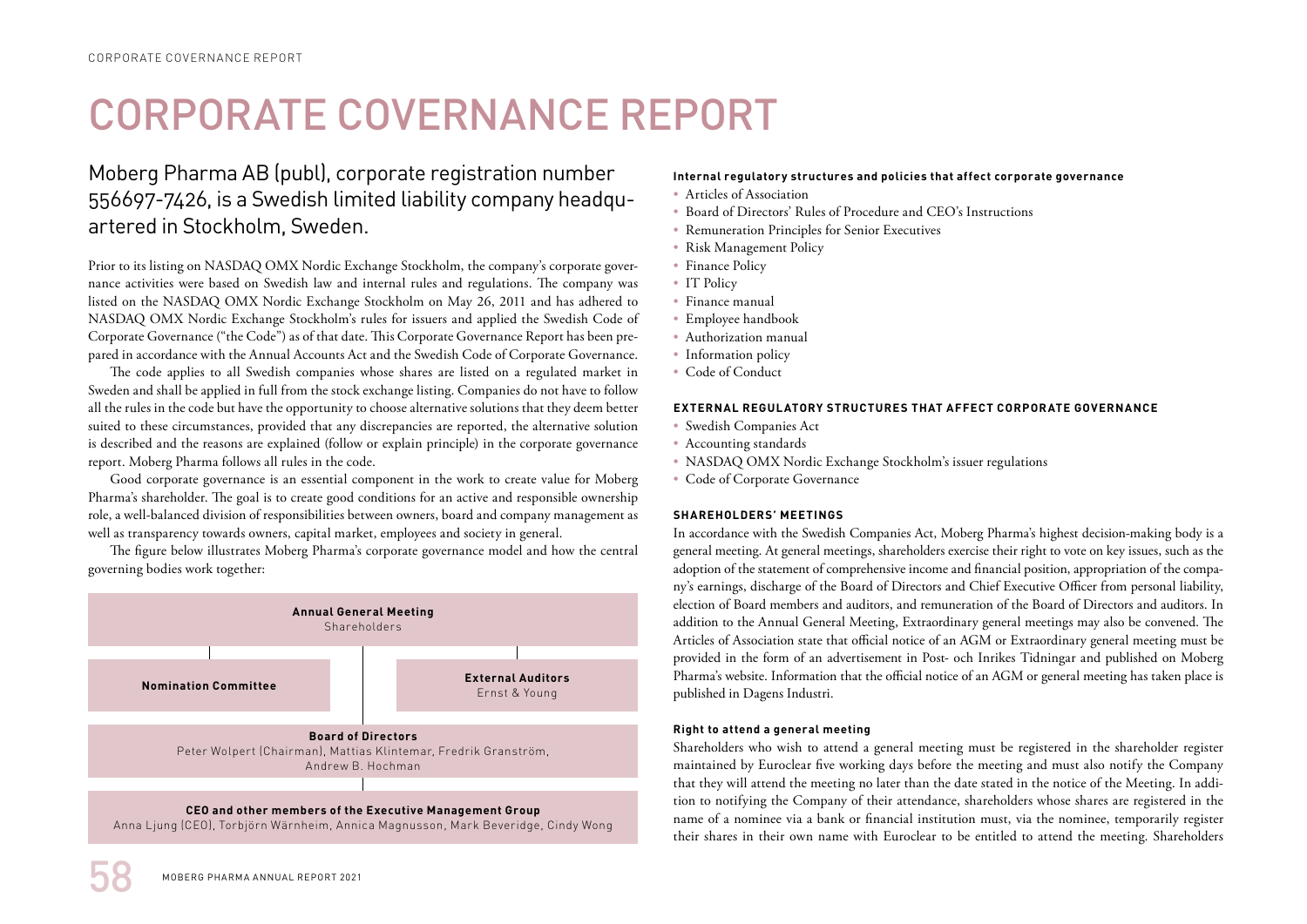should notify the nominee about this in good time before the reconciliation date. Shareholders may attend the general meeting in person or via an authorized representative and may be accompanied by up to two advisors. One share entitles the holder to one vote at general meetings, and there are no limits as to how many votes each shareholder can cast at a general meeting. Resolutions at general meetings require a simple majority, except in cases where the Annual Accounts Act requires a higher percentage of shares represented at the meeting as well as votes cast. Shareholders are normally able to register for a general meeting in several ways, details of which are given in the notice of the meeting.

## **Shareholder initiatives**

Shareholders who wish to have a particular issue addressed at a general meeting are required to submit a written request to the Board of Directors. Such requests should normally be received by the Board no later than seven weeks before the general meeting.

Given the composition of the company's owners, it is not considered justified in view of the company's financial status to provide simultaneous interpretation to another language nor to translate in full or in part general meeting material, including the minutes.

Information about past general meetings is available on Moberg Pharma's website. The website also provides information on shareholders' right to have matters considered at the meeting and the deadline before which such requests must reach the company.

The Annual General Meeting for the extended fiscal year July 2019 - December 2020 took place on May 18, 2021. In order to reduce the spread of the virus causing COVID-19, the Annual General Meeting was held through postal voting and thus without the physical presence of shareholders, proxies and/or external parties. The minutes from the Annual General Meeting can be found at www. mobergpharma.se under corporate governance. At the Annual General Meeting, it was resolved to authorize the Board, on one or more occasions until the next Annual General Meeting, to decide on new issues of shares with preferential rights, or that deviate from the shareholders' preferential rights. The total number of shares covered by such new issues may correspond to a total of no more than 20% of the shares in the company at the time of the Annual General Meeting for the extended fiscal year July 2019 - December 2020.

## **Board of Directors and the work of the Board**

The Board of Directors is the company's second highest decision-making body after the general meeting,. Under the Companies Act, the Board is responsible for the company's administration and organization, which means that the Board is responsible for adopting goals and strategies, ensuring that procedures and systems for evaluating adopted goals are in place, monitoring Moberg Pharma's financial position and results and evaluating the company's operational management. The Board is responsible for ensuring that the Annual Report and consolidated financial statements and interim reports are prepared in time. It also appoints the Chief Executive Officer. Board members are elected each year at the AGM for the period until the end of the next AGM. According to Moberg Pharma's Articles of Association, the Board should consist of at least three and no more than ten Board members and no more than two alternates. According to the Code, no alternates are to be appointed for AGM-elected Board members.

The Board operates in accordance with written rules of procedure that are reviewed and adopted annually at the statutory Board meeting. The rules of procedure regulate Board procedures, functions and the division of responsibilities between the Board members and CEO. In connection with the first Board meeting, the Board also establishes instructions for financial reporting and instructions for the CEO.

The Board normally meets four to six times a year. In addition to these meetings, additional meetings can be arranged to deal with issues that cannot be referred to a regular meeting. In addition to Board meetings, the Chairman of the Board and the CEO have an ongoing dialogue on significant issues for the company. Moberg Pharma conducts an annual evaluation of the Board's work. The 2021 evaluation focused mainly on issues concerning the Board's management and working methods, the quality of the Board's working methods, control systems and underlying documentation, and the Board's composition and competence. The results have been presented to and discussed within the Board and have also been shared with the Nomination Committee. Moberg Pharma's Board currently consists of four members. The company has no committees, but the work is performed by the Board in its entirety, as it is not considered justified with separate audit or remuneration committees in view of the company's operations and the composition of the Board. A presentation of the Board members can be found in the annual report on page 66.

|                                                          | Attendance                      | Directors'         |                | Independent in relation to |        |
|----------------------------------------------------------|---------------------------------|--------------------|----------------|----------------------------|--------|
|                                                          | (no. of Board<br>meetings 2021) | fees 2021.<br>tSEK | <b>Elected</b> | Company                    | Owners |
| Peter Wolpert<br>Chairman of the Board                   | 13                              | 818                | 2019           | Yes                        | Yes    |
| Mattias Klintemar<br>Board member                        | 13                              | 170                | 2015           | Yes                        | No.    |
| Nikolaj Sörensen<br>Board member<br>(elected 2021-05-18) | 8                               | 99                 | 2021           | Yes                        | Yes    |
| Fredrik Granström<br>Board member                        | 9                               | 170                | 2019           | Yes                        | Yes    |

## **CEO AND OTHER SENIOR EXECUTIVES**

The CEO reports to the Board and is primarily responsible for the company's day-to-day operations. The division of responsibilities between the Board and CEO is set out in the rules of procedure governing the activities of the Board and the instructions for the CEO. The CEO is also responsible for drafting reports and compiling information from management in preparation for Board meetings and for presenting the material at the meetings.

Under the instructions for financial reporting, the CEO is responsible for financial reporting in the company and is thus required to ensure that the Board obtains sufficient information to enable it to continuously evaluate Moberg Pharma's financial position.

The CEO is required to keep the Board informed of Moberg Pharma's development, the company's performance and financial position, liquidity and credit situation, important business events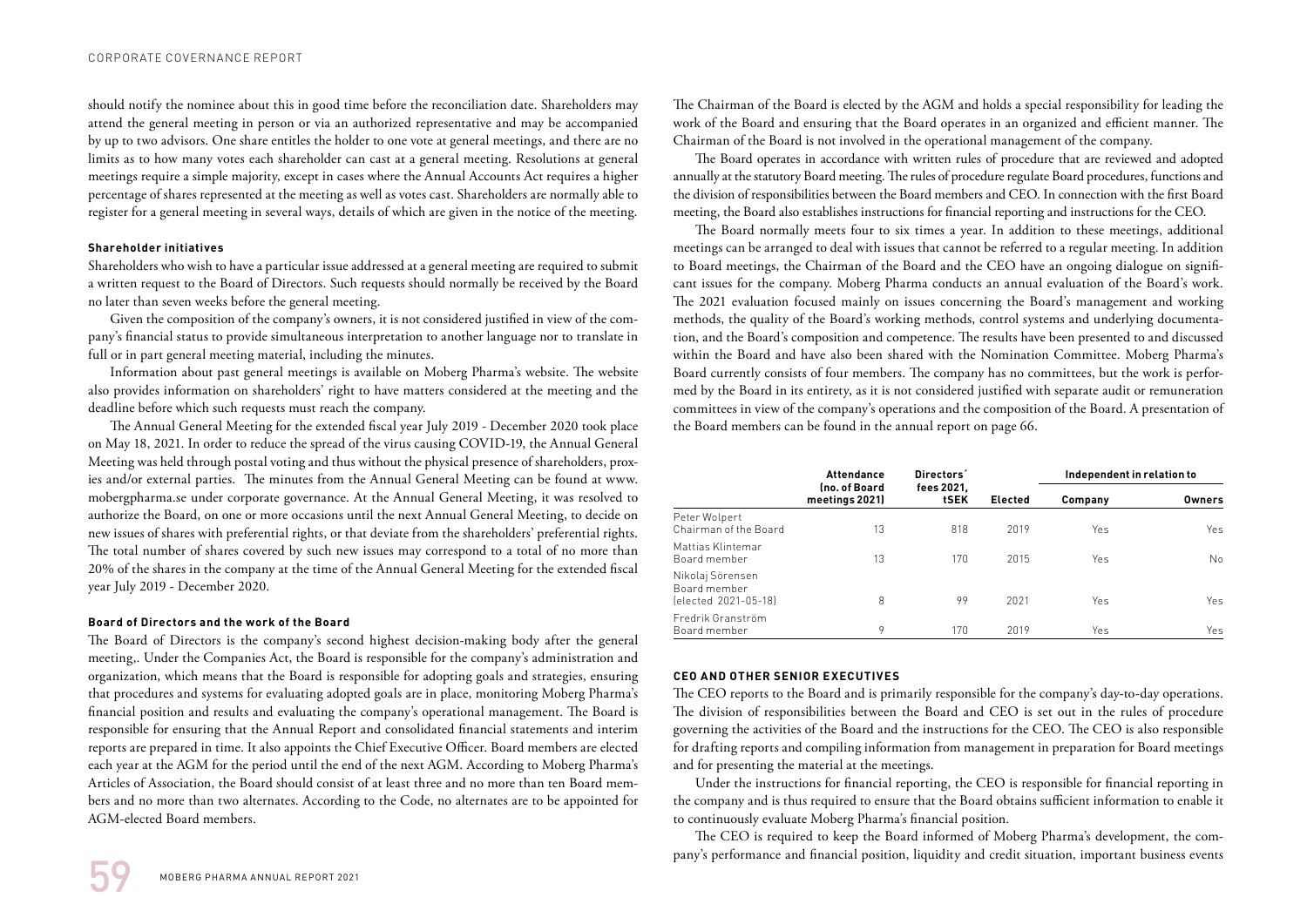and other circumstances that cannot be assumed to be irrelevant for the company's shareholders (including material disputes, the termination of agreements that are important to Moberg Pharma and significant circumstances affecting the company's products and projects). The CEO and senior executives are presented in more detail in the annual report on page 65.

## **REMUNERATION TO DIRECTORS AND SENIOR EXECUTIVES**

## **Remuneration of Directors**

Fees and other remuneration to the Board of Directors, including the Chairman, are set by a general meeting. At the AGM on May 18, 2021, it was resolved that the Board's fees (on an annual basis), totaling a maximum of SEK 870,000 excluding social security contributions, would be paid and distributed as follows: SEK 360,000 to the Chairman and SEK 170,000 to each of the other Board members. Furthermore, it was resolved that supplementary remuneration of SEK 30,500 per month would be paid to Peter Wolpert in order to compensate for the additional work that Peter Wolpert will perform in the Company in the capacity of executive Chairman of the Board.

None of the company's Board members are entitled to any benefits after stepping down from the Board.

## **Remuneration of senior executives**

The AGM on May 18, 2021 resolved on the following principles for remuneration to senior executives of Moberg Pharma: "Senior executives" refer to the CEO, Deputy CEO & Senior Vice President R&D, Senior Director Regulatory Affairs, Vice President Finance and Chief Medical Officer. The remuneration principles also apply to Board members to the extent they receive remuneration outside the scope of their Board assignment. The guidelines are applicable to remuneration agreed, and amendments to remuneration already agreed after adoption of the guidelines by the Annual General Meeting 2021. These guidelines do not apply to any remuneration that is decided on or approved by the general meeting.

## Promotion of Moberg Pharma's business strategy, long-term interests and sustainability

Moberg Pharma's business strategy includes in-house sales combined with sales through distributors and partners. The Company's product development is performed through proven substances, which reduces the time to the market, the development cost and the risks compared to traditional drug development.

A condition for the successful implementation of Moberg Pharma's business strategy and longterm interests, including its sustainability, is that Moberg Pharma is able to continue to recruit and retain qualified employees, the basic principle being that the remuneration system for the senior executives and other employees is market-based and competitive. These guidelines enable the Company to offer the senior executives a competitive total remuneration.

Moberg Pharma has ongoing long-term incentive programs in place that have been resolved by the AGM and therefore are excluded from these guidelines. The performance requirements used to determine the outcome of Moberg Pharma's long-term incentive programs have a clear connection to the long-term value creation, including its sustainability. The Board of Directors' proposal for LTIP 2021 presented at AGM 2021 has performance requirements connected to the Company's operations and targets. The programs also require a vesting period of three years. For more information on these programs, see Note 19.

## Types of remuneration etc.

Remuneration of senior executives may consist of fixed salary, variable remuneration, pension and other customary benefits. Additionally, the general meeting may, irrespective of these guidelines, resolve on, among other things, share-related or share price-related remuneration.

## Fixed salary

Fixed salary shall be market-based and individually differentiated on the basis of the individual's role, performance, results and responsibilities. As a rule, fixed salary is adjusted once a year.

## Variable salary

Variable salary shall be proportionate to the responsibilities and powers of the individual in question. Variable remuneration is based on the profit for the Company in relation to the targets established by the Board of Directors. These targets shall be designed so as to contribute to Moberg Pharma's business strategy and long-term interests, including its sustainability. Pensionable salary only consists of base salary. Variable remuneration is generally capped at 25–50% of each executive's annual base salary. The evaluation of whether the predetermined performance targets have been fulfilled shall be made at the end of the measurement period and be based on the determined financial basis for the relevant period. Variable cash remuneration can be paid after the measurement period has ended or be subject to deferred payment.

## Pension and other benefits

The Group Chief Executive Officer has a premium payment equivalent to 25% of base salary. Other employees have a premium payment equivalent to 17-30% of base salary. Other benefits may include medical insurance (Sw. sjukvårdsförsäkring), phone benefits, meal benefits and shall be provided to the extent this is considered to be in line with market conditions.

## Termination

In case of termination, the notice period is at least three months if on the initiative of the senior executive and between three and 12 months if the Company takes the initiative. Severance may apply, but total remuneration during termination including severance amounts can never be more than 12 months' salary.

## Consulting fees to Board members

In the event that Board members perform work over and above their customary Board assignment, the Board shall, in specific cases, be able to decide on additional remuneration in the form of consulting fees.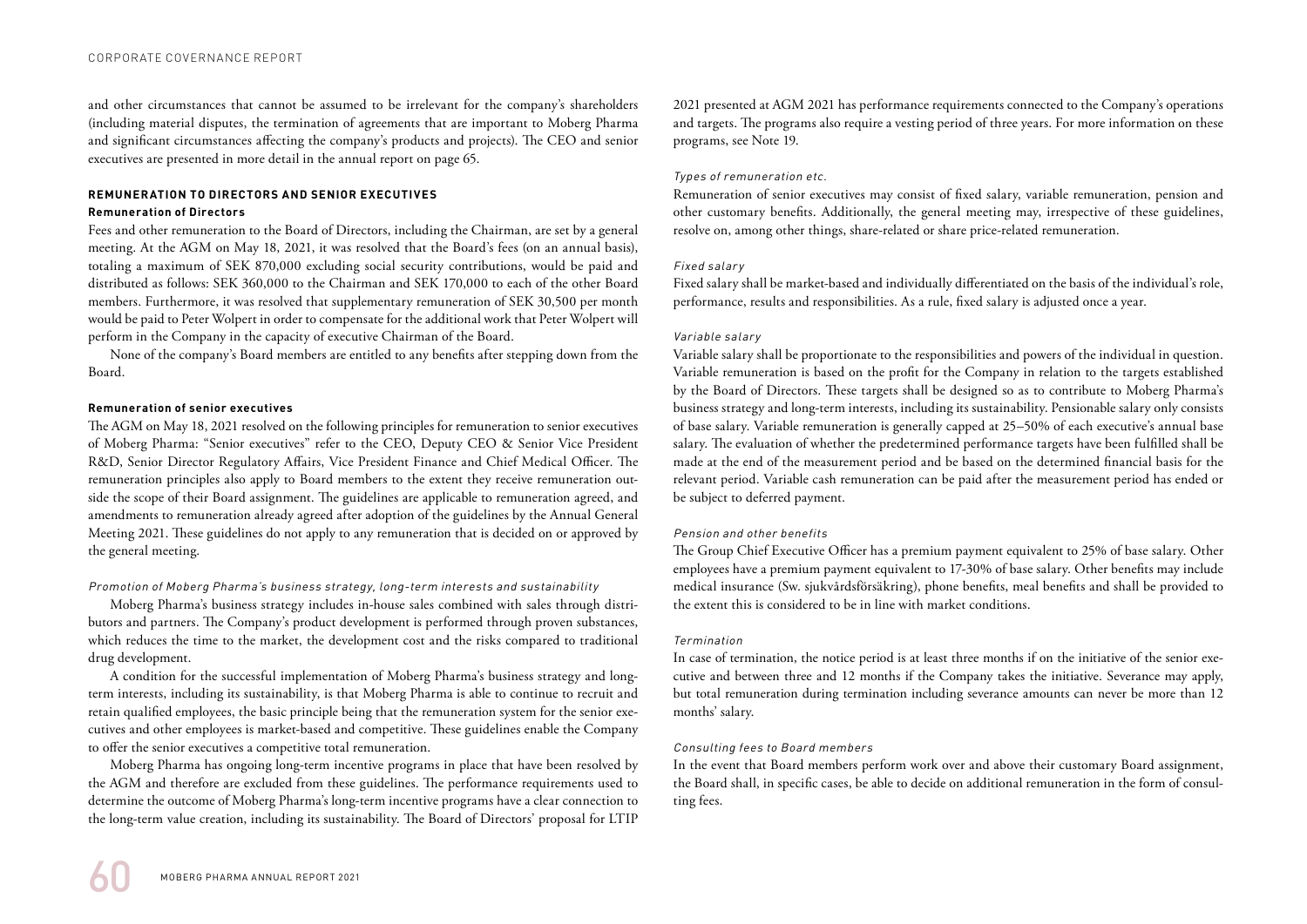#### Salary and employment conditions for employees

In the preparation of the Board's proposal for these remuneration guidelines, salary and employment conditions for employees of the Company have been taken into account by including information on the employee's total income, the components of the remuneration and the increase and growth rate over time in the remuneration committee's and the Board's basis of decision when evaluating whether the guidelines and the limitations set out herein are reasonable.

## Remuneration committee

The Board's remuneration committee, consisting of all Board members including the Chairman of the Board, who also serves as the Chairman of the remuneration committee, addresses and prepares remuneration issues relating to senior executives. The remuneration committee prepares and drafts proposed resolutions relating to remuneration and terms and conditions of employment for the CEO, which are presented to the Board for approval. The Board evaluates the CEO's work on an annual basis. The CEO approves the remuneration and terms and conditions of employment of other senior executives on the basis of the principles for remuneration of senior executives adopted at the AGM.

The remuneration committee's tasks also include preparing the Board of Directors' decision to propose guidelines for remuneration of senior executives. The Board shall prepare a proposal for new guidelines at least every fourth year and submit it to the AGM. These guidelines shall be in force until new guidelines are adopted by the general meeting. The remuneration committee shall also monitor and evaluate programs for variable remuneration as well as the current remuneration structures and compensation levels in Moberg Pharma. The CEO or other senior executives do not participate in the Board's processing of and resolutions regarding remuneration-related matters in so far as they are affected by such matters.

## Deviation from the guidelines

The Board of Directors has the right to temporarily deviate from these guidelines where there is special reason to do so and it is necessary in order to serve Moberg Pharma's long-term interests, including its sustainability, or to ensure Moberg Pharma's financial viability, for example, in connection with additional variable remuneration connected to specific achievements.

| 2021                         | Base<br>salarv <sup>21</sup> | Variable<br>remune-<br>ration $22$ | Other<br>benefits        | Pension<br>costs | Share-<br>based remu-<br>neration <sup>23</sup> | Other<br>remune-<br>ration | Total  |
|------------------------------|------------------------------|------------------------------------|--------------------------|------------------|-------------------------------------------------|----------------------------|--------|
| CEO, Anna Ljung              | 1.451                        | 312                                | $\overline{\phantom{a}}$ | 380              | 312                                             | ٠                          | 2.455  |
| Other executives (5 persons) | 5.376                        | 948                                | $\overline{\phantom{a}}$ | 955              | 731                                             | ۰                          | 8.010  |
| <b>Total</b>                 | 6.827                        | 1.260                              |                          | 1.335            | 1.043                                           | -                          | 10.465 |

<sup>21</sup> Remuneration to Mark Beveridge has been paid in the form of consulting.

<sup>22</sup> Variable remuneration is attributable to the financial year 2021 and is paid during 2021 and 2022.

<sup>23</sup> These costs do not involve payment and do not affect the company's cash flow. Estimated costs for social security contributions is not included in the reported values.

## **Share-based incentive schemes**

Moberg Pharma has introduced share-based incentive programs in the form of performance share units. The incentive programs are designed to promote the company's long-term interests by motivating and rewarding senior executives and other employees. The performance share units have been granted free of charge. All permanent employees who have been employed for at least 12 months as of December 31, 2021 are included in the company's incentive schemes. The number of shares and performance share units held by Board members, the CEO and other senior executives is presented in the annual report on pages 65–66.

The company's employee stock option scheme has a vesting period of more than three years.

## **AUDIT**

The auditor must audit the company's annual report and financial statements, as well as the administration of the Company by the Board and the CEO. After the end of each fiscal year, the auditor is required to submit an audit report and consolidated audit report to the AGM.

The audit firm Ernst & Young Aktiebolag has been the company's auditor since 2007. Authorized Public Accountant Andreas Troberg has been the Auditor-in-Charge since fall 2016. The company's auditor is presented in more detail in the annual report on page 66.

## **Remuneration to auditors**

The remuneration paid to the auditor is subject to approval by a general meeting. The AGM on May 21, 2021 resolved to approve remuneration of the auditor on a continuous basis.

In 2021, remuneration of SEK 1.0 million was paid to the auditor, of which audit assignments accounted for SEK 0.4 million, audit work in addition to the assignment for SEK 0.6 million. Audit assignments are defined as the examination of the annual report and accounting records and of the Board of Directors and CEO's administration of the company, other tasks incumbent on the auditor as well as advice and other assistance occasioned by observations made in the course of such examinations or the performance of such other tasks. Audit work in addition to the assignment comprises examinations of interim reports and other opinions in accordance with the Swedish Companies Act.

## **NOMINATION COMMITTEE**

The Nomination Committee submits proposals for the election of the Chairman of the Board and other Board members, as well as proposals concerning remuneration and fees for Board members. The Nomination Committee also submits proposals concerning the election and remuneration of auditors. The Nomination Committee's proposal was presented in a press release on February 1, 2022.

The AGM on May 21, 2021 resolved to entrust the Chairman of the Board to contact the three largest shareholders or groups of owners in terms of voting rights (hereby referring to both directly registered shareholders and nominee registered shareholders), according to Euroclear's shareholder register on September 30, 2021. Each has the opportunity to appoint one representative, who together with the Chairman of the Board will make up the Nomination Committee for the time until a new Nomination Committee is appointed by the next AGM. If any of the three largest shareholders or shareholder groups does not wish to appoint a representative, this entitlement transfers to the fourth largest shareholder or shareholder group and so on until the Nomination Committee consists of four members.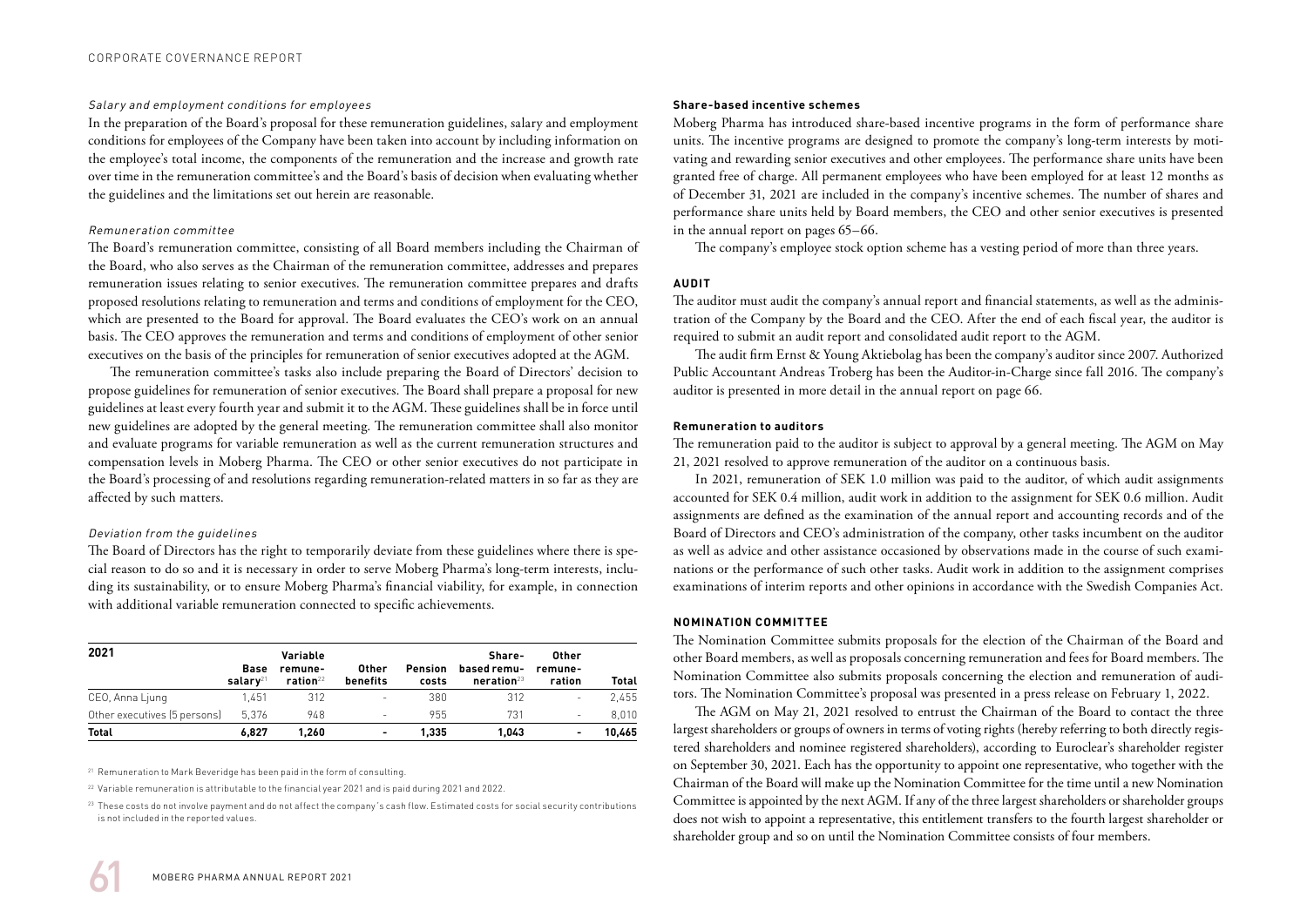If a member leaves before their work is completed and if the Nomination Committee considers it necessary to replace this member, it will appoint a new member in accordance with the procedure above but based on Euroclear's shareholder register as soon as possible after the member steps down. Any change in the composition of the Nomination Committee must be announced immediately. No fee is paid to members for their work on the committee.

The Nomination Committee's composition leading up to the AGM for the fiscal year 2021 was announced on Moberg Pharma's website and through a press release on October 22, 2021 and it consists of four members: Peter Wolpert, Chairman of the Board, Gillis Cullin, appointed by the Baltic Sea Foundation, Anders Lundmark and Martin Öhrn.

#### **INTERNAL CONTROL AND RISK MANAGEMENT OF FINANCIAL REPORTING**

The overall purpose of internal controls is to provide reasonable assurance that the company's operational strategies and goals are being monitored and that shareholders' investments are protected. Additionally, internal controls shall provide reasonable assurance that external financial reporting is reliable and prepared in accordance with generally accepted accounting practices, applicable laws and ordinances, and the requirements of listed companies. At Moberg Pharma, internal control over financial reporting is designed, for example, to ensure efficient and reliable management and accounting of purchases and sales, other revenue recognition and the company's financing arrangements.

The internal control environment mainly comprises the following five components: control environment, risk assessment, control activities, information and communication, and monitoring.

#### **Control environment**

The control environment at Moberg Pharma forms the framework for the direction and culture which the company's Board and management communicate to the organization. Internal management and control in accordance with accepted frameworks are a high priority for management. Moberg Pharma's Board and management define and design decision channels, authorizations and responsibilities, which are clearly defined and communicated within the organization. The company's Board also strives to ensure that governing documents, such as internal instructions and policies, cover identified focus areas, and that they provide the right guidance for the work of the various executives of the company.

#### **Risk assessment**

The company's Board conducts continuous and systematic risk assessments to identify risks and take the necessary actions. Risk assessment is also designed to identify risks that significantly impact the internal control of financial reporting.

The commercialization and development of new drugs is a risky and capital-intensive process. Risk factors considered of particular significance for Moberg Pharma's future development are tied to the results of clinical studies, the actions of public authorities, patents and trademarks, key persons, cyclicality, future capital requirements and financial risk factors. A more detailed description of Moberg Pharma's risk exposure and how it is managed can be found in the annual report on page 21.

#### **Control activities**

The primary purpose of control activities is to prevent, detect and rectify misstatements in the financial reporting. Processes and activities have been structured to manage and mitigate significant risks related to the financial reporting. These activities include analytical updates and comparisons of profits or items, the reconciliation of accounts and balances, and the approval of business transactions and collaboration agreements, powers of attorney and certification instructions, and accounting and valuation policies.

#### **Information and communication**

Moberg Pharma is a listed company in one of the most regulated industries in the world – pharmaceuticals. In addition to the stringent demands that NASDAQ OMX Nordic Stockholm and supervisory authorities impose on the scope and accuracy of information, Moberg Pharma's internal information and communication functions are designed to ensure that correct financial and other corporate information is communicated to employees and other stakeholders.

The company's internal instructions and policies, which are available to all employees, provide information on applicable procedures in all parts of the company and describe the control functions and how they are implemented.

The security of all information that could affect the company's market value and that such information is communicated externally in a correct and timely fashion are cornerstones of the company's undertaking as a listed company. These two factors, and the procedures for managing them, ensure that the financial reporting is received by the financial market's players simultaneously and provides an accurate presentation of the company's financial position and performance.